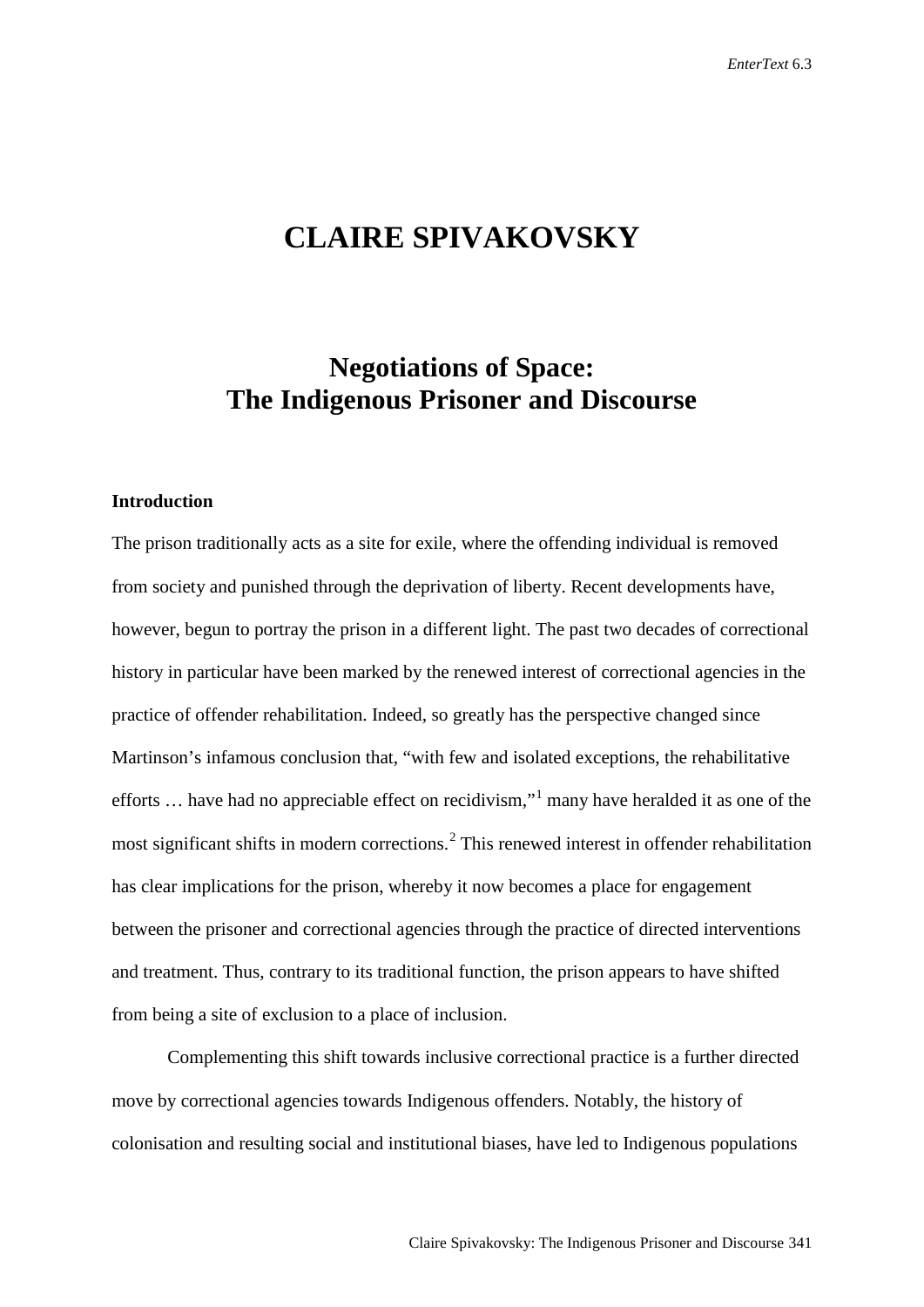across Western nations being incarcerated at a much higher rate than non-Indigenous populations. Using an Australian example, figures from the state of Victoria show that the adult Aboriginal offender is 11.5 times more likely to face imprisonment upon sentencing than a non-Aboriginal offender.<sup>[3](#page-20-0)</sup> In the past decade correctional agencies have begun to acknowledge their role in the over-representation problem, and are attempting to address this issue by becoming "culturally appropriate." The result of this recognition is that all correctional practice undertaken in relation to Indigenous populations must be reconfigured so as to be appropriate to these populations' specific needs. The correctional system must be inclusive of the Indigenous populations in correctional practice.

This article will use the optic of the inclusive correctional system to explore the theoretical space of the Indigenous offender. First, the current space of the Indigenous offender will be outlined through an examination of the value and limitations of postcolonial and settler-colonial theories. It will be argued that although these theories are the most common basis for interpreting the space of the Indigenous subject, they limit rather than develop this space. Seeking to address this problem, the next section will examine the feasibility of the Eurocentric Foucauldian frameworks of power and governance for theoretical expansion. By exploring the relationship between both the Australian and New Zealand Indigenous offender and their correctional agencies, a space for the Indigenous offender beyond traditional boundaries will be evidenced. Finally, moving away from a focus on external frameworks of interpretation, the agency of the individual will be considered, and a new way of conceptualising the space of the Indigenous offender will be provided.

## **The problems with tradition: Postcolonial theories marked space**

Postcolonial theory provides the most common avenue for Western researchers when exploring the space of the Indigenous subject. Through its psychoanalytical approach to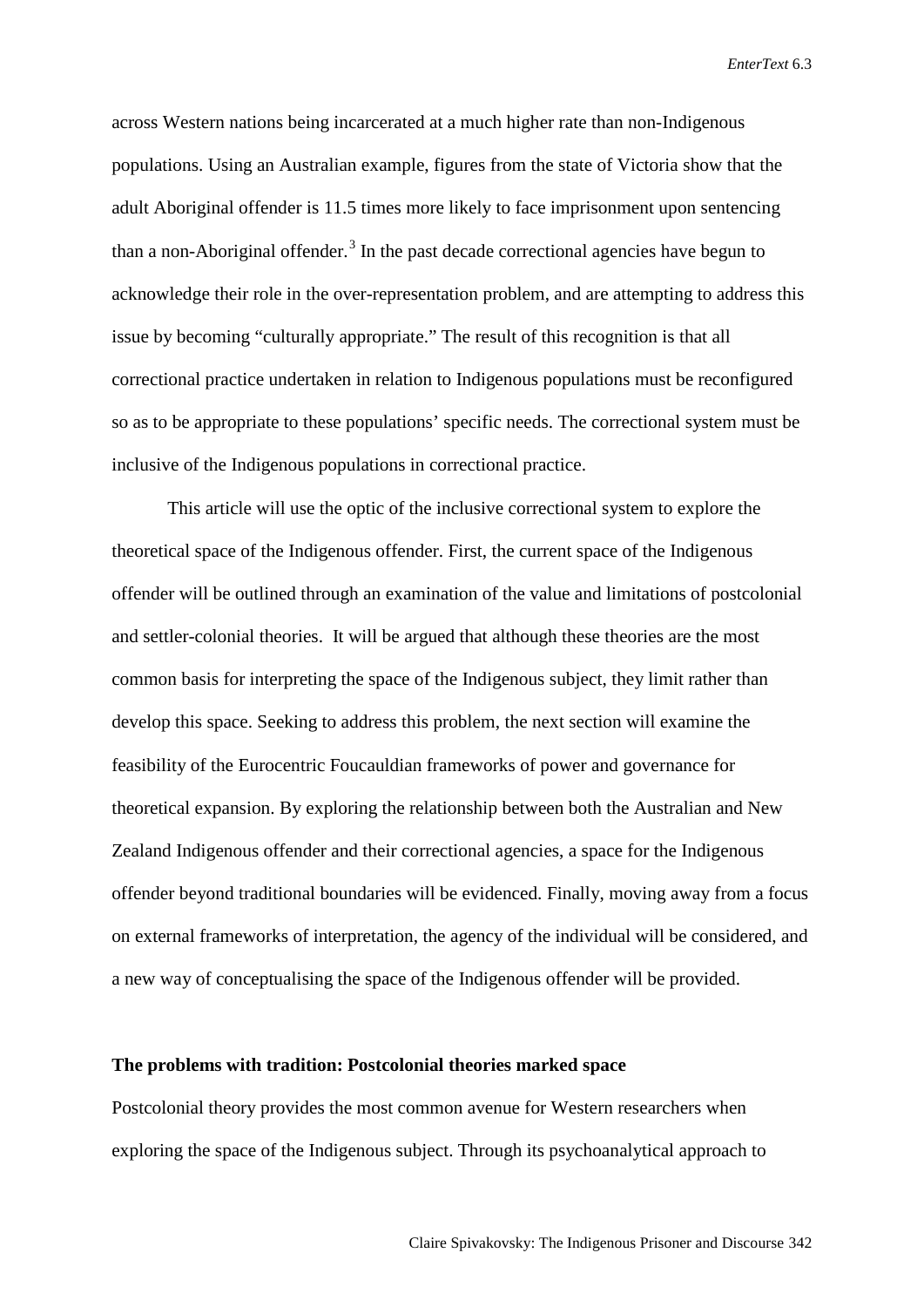subjectivity, post-colonial theory offers a legitimate optic for examining the resonating effects of colonisation in contemporary society. It deconstructs the meaning of colonial discourse, reflects on the current repercussions of this process, and provides space for the voice of the "other" to be heard. However postcolonialism is problematic.

Patrick Wolfe's work on settler-colonialism exposes the limits placed on the space of the Indigenous subject by postcolonialism.<sup>[4](#page-20-1)</sup> Wolfe contends that in settler societies such as Australia and New Zealand, the term *post*colonial is inappropriate as it fails to acknowledge the continuity of the colonial process. As Wolfe states, "[t]he colonizers come to stay— invasion is a structure not an event."<sup>[5](#page-20-2)</sup> Wolfe also argues that in settler societies there is a unique relationship between the settler and the land, where the "native" has become "superfluous." The consequence of this relationship is that, "[w]here survival is a matter of not being assimilated, positionality is not just the central issue—it *is* the issue."[6](#page-20-3) Taken in conjunction, Wolfe's arguments suggest that the boundaries of postcolonialism are marked by the insistence of Western researchers, such as Williams and Chrisman, that "the era of formal colonial control is over."[7](#page-20-4) Postcolonialism masks the space of the contemporary Indigenous subject through its discourse of completion, and marks the boundaries by reference only to the echoes of a colonial past.

Wolfe's work is not however without its own critics.<sup>[8](#page-20-5)</sup> In particular, Merlan contests the function of settler-colonial theory's view that colonialism exists as continuity in structure.<sup>[9](#page-20-6)</sup> Merlan asserts that by maintaining that continuity exists (without accepting change to the structure), the space of the Indigenous subject cannot move beyond the "binary logic of radical difference."[10](#page-20-7) Continuity fixes the positions of those involved. Thus if colonisation is as static a structure as Wolfe presents—if the focus remains on land, the native remains superfluous, and the central issue of the structure remains assimilation—then the space of the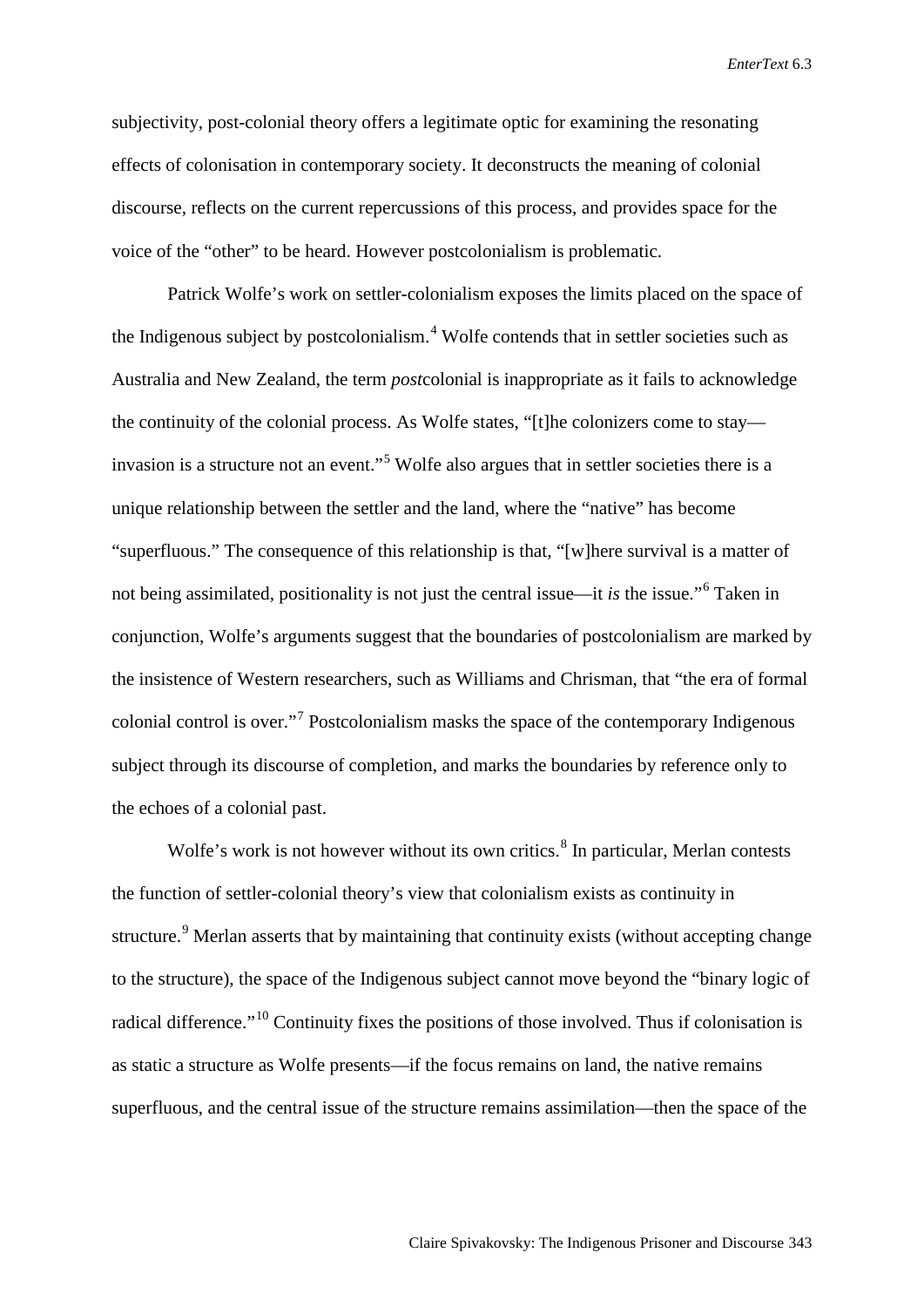Indigenous subject once again becomes limited by the framework. The Indigenous subject must remain in their oppositional "position" or face extermination.

Wolfe's work—and the responses to it—signifies the need to see the space of the Indigenous subject as framed both within and beyond colonisation as it existed in the past. Through its refusal to accept the *post*- in postcolonial, Wolfe's work demonstrates that the boundaries of opposition set by postcolonial theory are too narrow. However, rather than eradicating these markers, the counter theories have merely shifted their location. Postcolonial and settler-colonial theories have fixed the space of the Indigenous subject as either oppositional to an echoing past, or oppositional to a contemporary structure. The implications of this process for the Indigenous offender are clear. By limiting the Indigenous subject's space to colonisation's apparent infinite centrality, the move by correctional agencies to become inclusive in practice can amount to nothing more than another attempt at colonisation. The prison, correctional agencies, and correctional practice can only be conceptualised by these theories as extensions of the Western colonial structure. Therefore, presented with this apparent attempt at colonial practice, the Indigenous prisoner remains bound to a very narrow choice: oppose this modern form of colonisation, or comply, and face extermination through assimilation. The space of the Indigenous offender, as an extension of the Indigenous subject, also becomes one of positionality and opposition. However, are the boundaries of postcolonial and settler-colonial theories so entrenched that there is no space for other possibilities? By using the Eurocentric Foucauldian frameworks of power and governance, this article will propose that this is not the case.

## **Facing criticisms: Foucault's Eurocentric frameworks**

The Eurocentric nature of Foucault's work has been a prime target for those who approach the Indigenous subject with a colonial focus. Young goes so far as to say that "Foucault's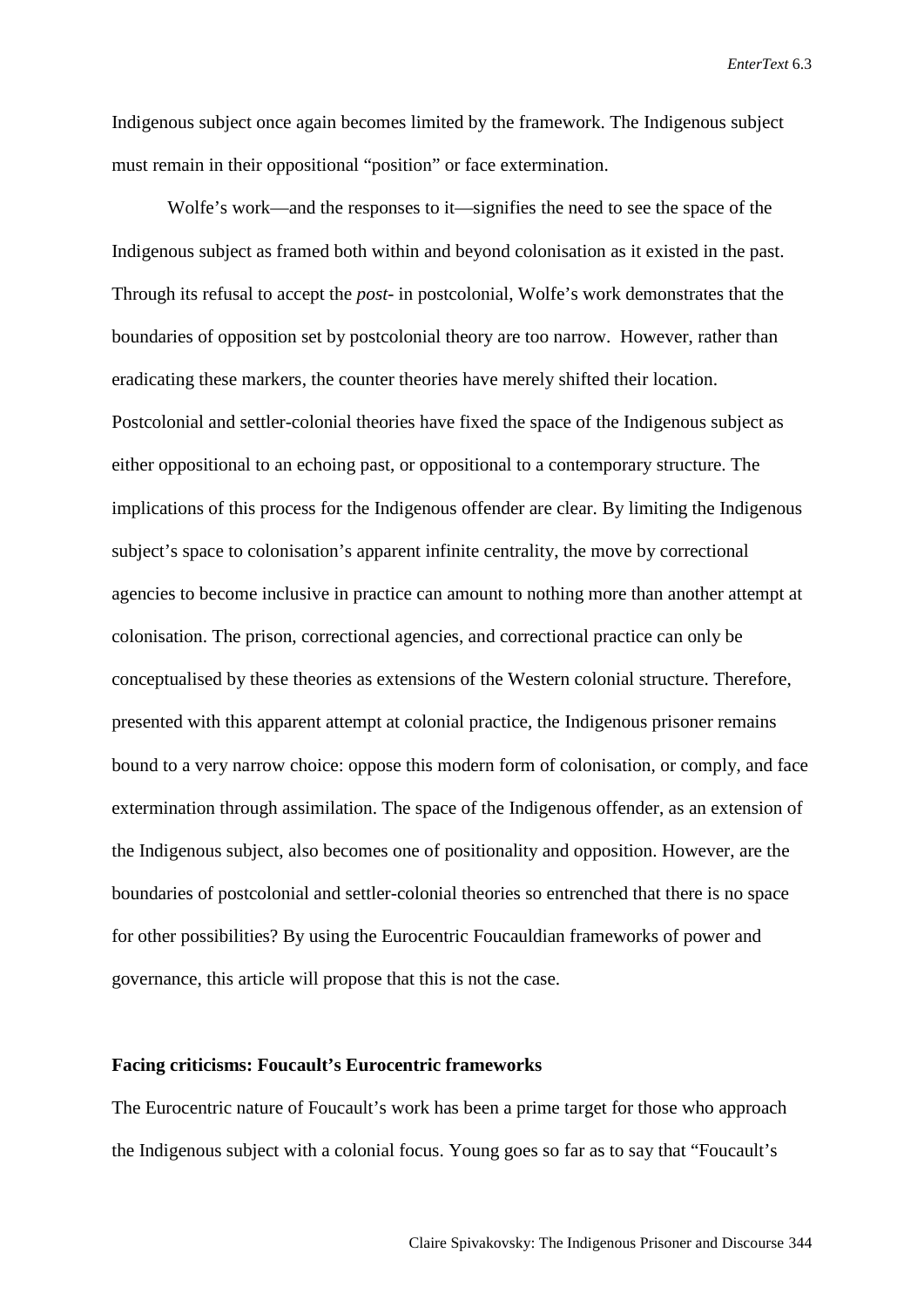work appears to be so scrupulously Eurocentric that you begin to wonder whether there isn't a deliberate strategy involved."<sup>[11](#page-20-8)</sup> The ramifications of this form of criticism are clear within the current exploration. *Prima facie*, Young's criticism is concerned with the "curiously circumspect" way in which Foucault's work avoids the exploration of power in the "arenas of race and colonialism."<sup>[12](#page-20-9)</sup> It is, however, reasonable to contend that Foucault's work avoided these topics because his subjects were white, Western individuals and institutions, and therefore race and colonialism were not directly of concern. The heart of Young's criticism must therefore lie deeper. Young appears to posit that a Eurocentric focus is a form of colonial misappropriation: that the colonial machine has been bound up in Western thought to the extent that even when the Indigenous person is absent, colonialism remains at the forefront. Hence, by choosing to explore the space of the Indigenous prisoner within a Eurocentric framework, specifically because the framework was not created in relation to race and colonialism, this article could be criticised as not actually exploring Indigenous space, but rather colonising it.

However, this article contends that Young's argument has resorted once more to the simple binary of coloniser/colonised by suggesting that all Western practice/thought is premised on colonialism, and that exploring the space of the Indigenous prisoner within this framework is an act of colonisation. This simplification implies that the Indigenous subject will not succeed in this space, that they will effect no change, and that their conceptual identity will instead be assimilated by Western thought. One conclusion which may be drawn from this implication is that the space of the Indigenous subject is hindered by an uncertainty in the subject's ability to face Western theoretical frameworks and emerge uncolonised. This is theoretical paternalism; and its result has been the shrouding of the Indigenous subject's space from further development.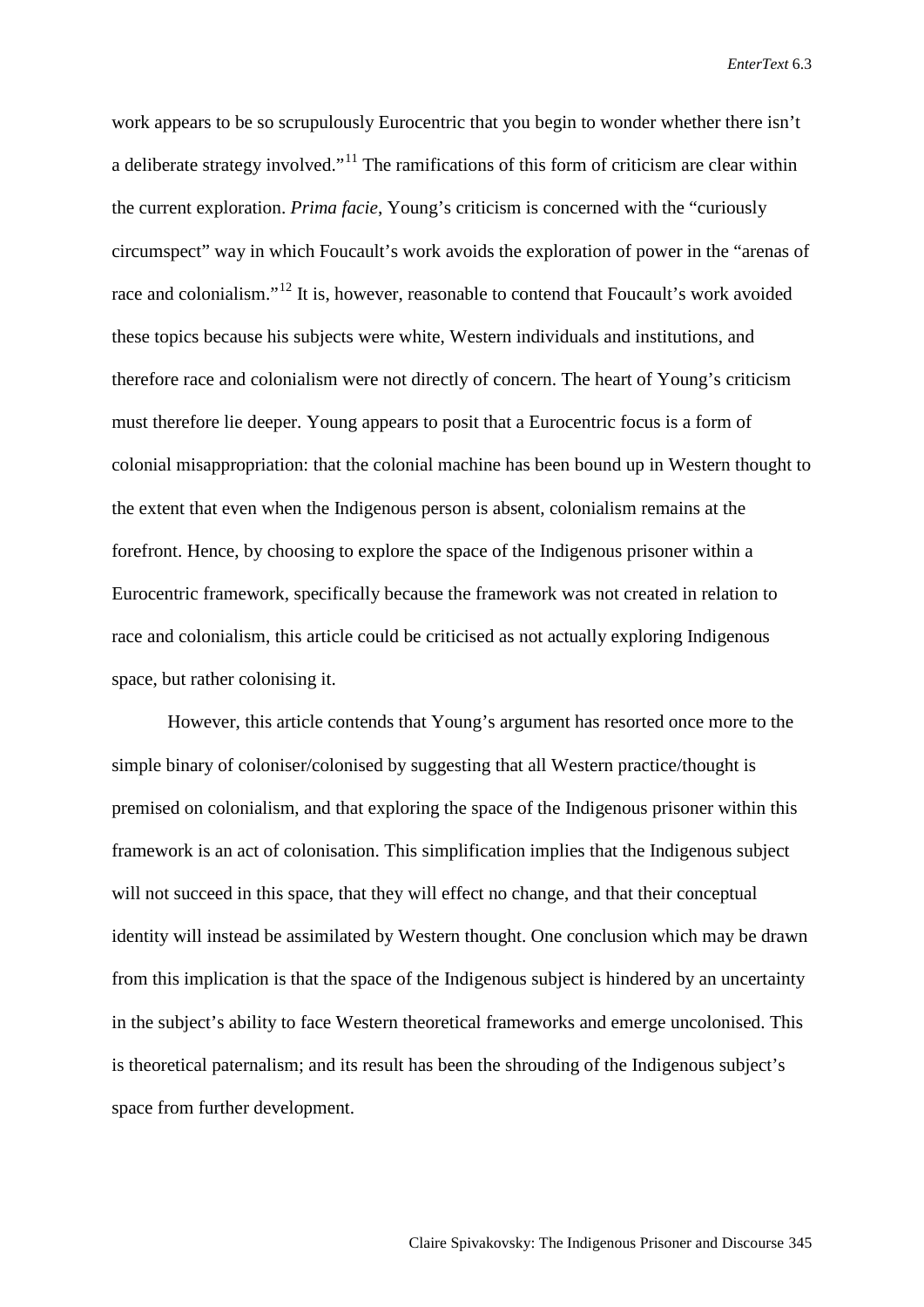A paradox has now emerged. Young suggests that acts of contemporary colonialism occur when the colonisation process of the past is ignored. However, his choice to discuss colonialism in reference to past and present Western action reinforces the issue with colonial terminology: the term colonisation implies the ability of the West to extend and retain authority over the Indigenous people. By refocusing on colonisation, the consequences of colonial action have been reinstated. Therefore, although Young's work would suggest that in order to refrain from contemporary colonial action one should remain focused on colonisation, the choice to remain focused on colonisation is itself potentially colonial in approach. The Indigenous subject's space will remain bound to the ability of the West to extend and retain authority over them if colonisation remains in focus. Consequently the dilemma becomes: should one take this theoretically paternalistic approach and limit the space of the Indigenous prisoner on the basis that they should be "shielded" from other Western thought (which will apparently succeed in assimilation); or is it more appropriate to explore the effect of the Indigenous subject on Western development, to examine the possibility that the subject may not only resist Western thought, but change its foundations? This article proceeds on the basis of the latter position.

## **The Foucauldian framework: Sovereignty, discipline and governmentality**

Foucault demonstrates that the penal sphere has long been the space of sovereignty and disciplinary power. Accordingly, any interpretation or implementation of a correctional mechanism, such as culturally appropriate offender rehabilitation, can be understood as an extension of the exercise of one or both of these types of power. Beginning with sovereignty, Foucault conceptualised this form of power as existing prior to the seventeenth century.<sup>[13](#page-20-10)</sup> He proposed that sovereign power focuses on the body of the subject and the body of the monarch—that this form of power had a very physical and visible existence. In fact, to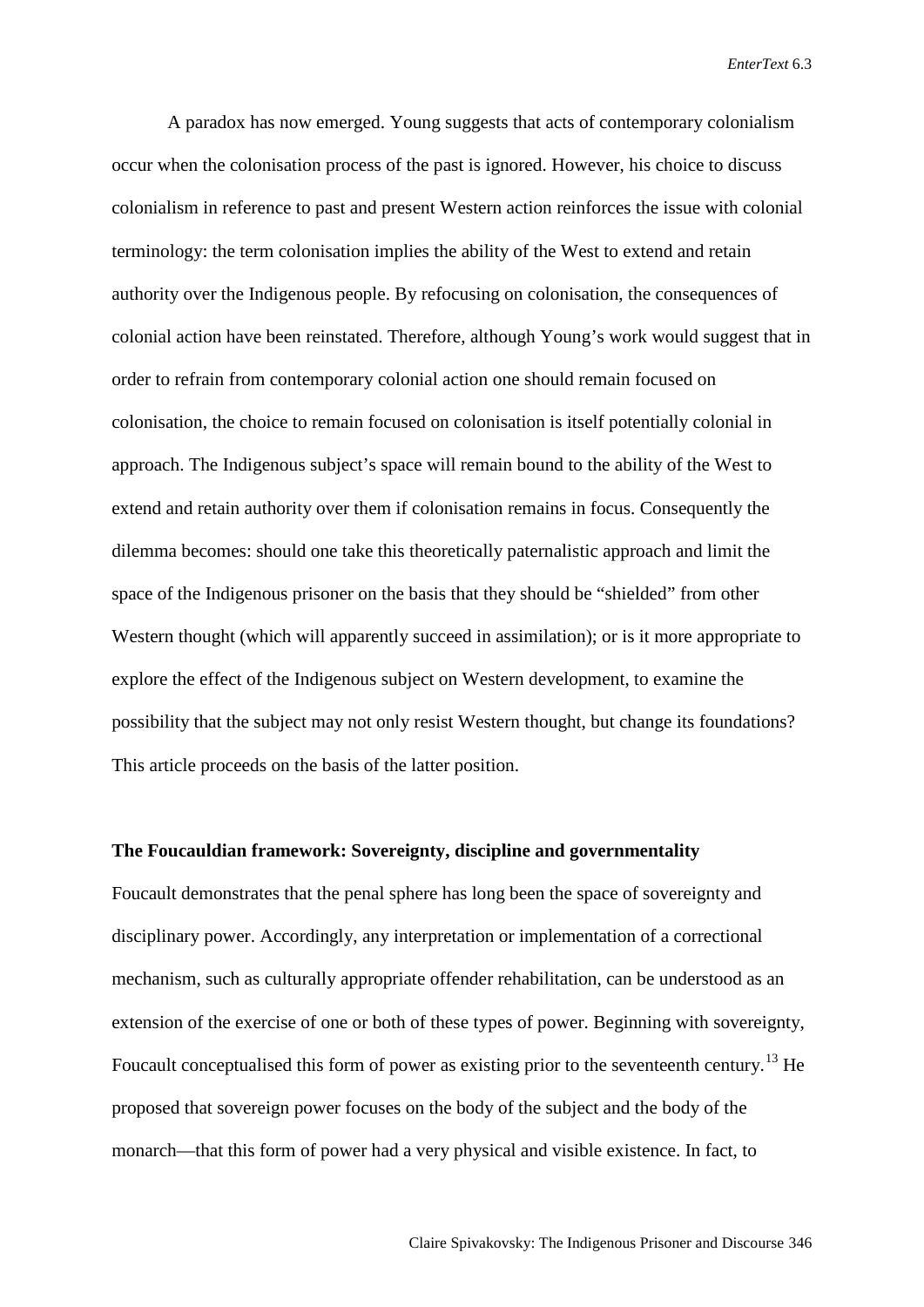Foucault, it was the physical presence of the sovereign which was vital to maintaining order. Therefore, in the context of punishment, the exercise of sovereign power is understood as vengeance by the sovereign, on the subject's body, for acts committed against the corporeal body of sovereignty. Power is understood in its harsh reality as coming from above (sovereign) and applied below (subject).

Whilst still proposing that the exercise of sovereignty is important, Foucault also suggested that an additional understanding of power is necessary for all those exercises of power which fall outside sovereignty. These he termed disciplinary power. With the birth of "the prison" in the late eighteenth century and the move away from public torture and sovereign rule, the body's quintessence had decreased in this relationship of power.<sup>[14](#page-20-11)</sup> The control over the individual which was attained through sovereign rule could no longer be accomplished. The mode of operation required change, and the investment was consequently redirected inside, to the soul. The soul therefore became a product of disciplinary power, a "prison of the body."<sup>[15](#page-20-12)</sup> Unlike the body, the soul did not require power to be applied from the outside; it acts as its own pressure, mobilising, training, constraining and controlling the body internally through surveillance. Hence, whilst never replacing the importance of sovereignty, disciplinary power provided, for Foucault, a more appropriate way to interpret power relationships in the context of the prison.

In his later work Foucault further extended his attention to consider all those exercises of power which did not fall within the domain of either sovereignty or disciplinary power. These he termed governmentality. Foucault's theory of governmentality was essentially based on two assertions. First, he argued that the "task" of governmentality was to develop upward and downward continuity between the "art-of-self-government," the "art of properly governing a family," and the "science of ruling the state."[16](#page-20-13) Second, he proposed that it was through the establishment of economy, which he defined as "the correct manner of managing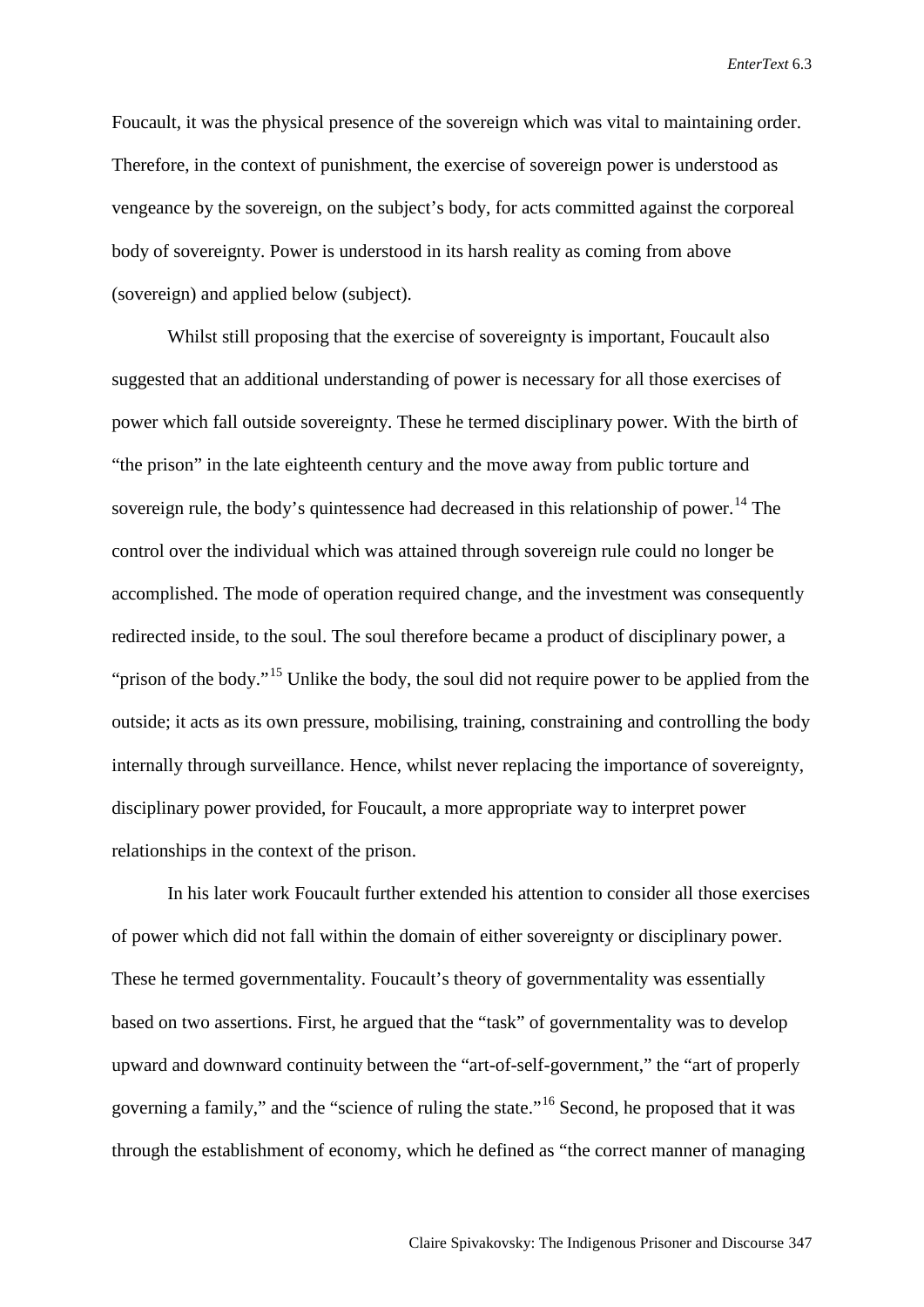individuals, goods and wealth within the family… and of making the family fortunes prosper,"<sup>[17](#page-20-14)</sup> that such continuity can be achieved. Therefore, the theory suggested that it was through the different mechanisms and technologies (economy) used at every social level (government—government institutions—non-government institutions—family—individual) that continuity can occur between the individual and the government, without an overbearing presence of control being required. Furthermore, he proposed that it was through this combination of economy and continuity that an arrangement of things can take place which allows the individual to choose, or become capable of taking on new and improving forms of being, identity, and ways of life. Therefore this conceptualisation of government can be clearly differentiated from the political construct forming the basis of the modern state's government (as an institution), as Foucault approaches governance as an activity which can take place both within and beyond the state.<sup>[18](#page-20-15)</sup>

Finally, Foucault proposed that rather than seeing a system of replacement, from sovereignty to disciplinary power, and now from disciplinary power to governmentality, a triangle of sovereignty-discipline-governmentality exists, where each focuses on the population, but does so in a different way.<sup>[19](#page-20-16)</sup> It therefore follows that whilst the prison has traditionally been conceptualised as the domain of sovereignty and disciplinary power, it may also be a site for the exercise of governmental power, or governmentality. Hence, given that the changes to the correctional system discussed above themselves appear in contrast to tradition, perhaps governmentality, as the least conventional way of interpreting correctional space, offers the most appropriate avenue for the current exploration.

## **Indigenous governmentality**

Foucault's governmentality thesis is in its infancy, and as such is subject to interpretation. As previously discussed, governmentality refers to the power relation which sees different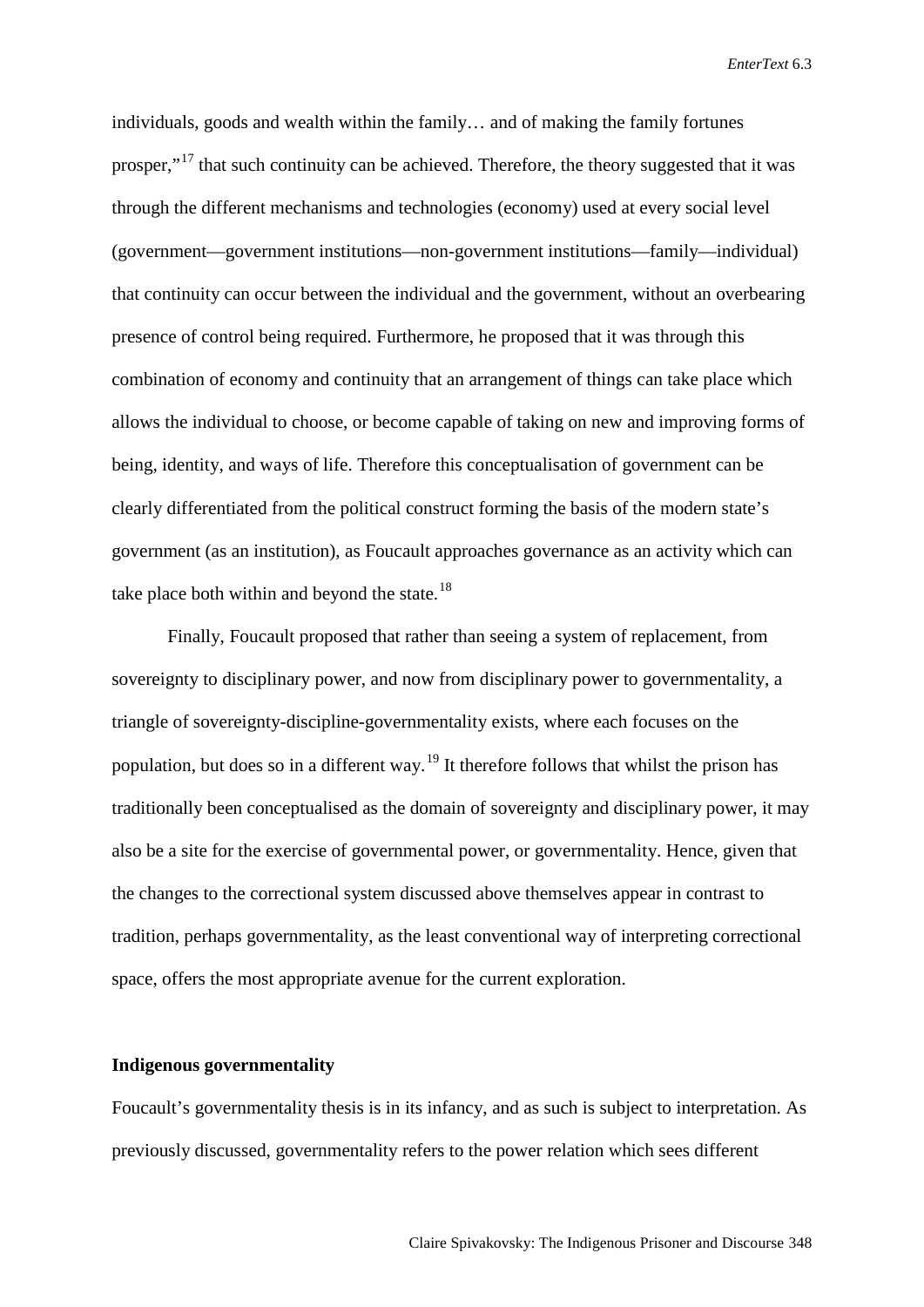mechanisms and technologies (economy) being used at every social level (government government institutions—non-government institutions—family—individual) so that continuity can occur between the individual and government. Moreover such continuity should be both upward in direction, where individuals manage themselves in such a way that they positively affect all that surrounds them, leading to a prosperous state; and also downward in direction, where the state manages itself in such a way that it allows new ways of being for individuals to consider for their own self-management, which are in line with both the state's and the individual's interests. Thus an arrangement of things can take place which allows the individual to choose, or become capable of taking on new and improving forms of being, identity, and ways of life. Stenson's recent work on realist governmentality theory clarifies how this process of continuity and economy can be applied.<sup>[20](#page-20-17)</sup> Stenson argues that rather than interpreting this interaction between the individual and the state in relation to the concept of liberal governance, where the centrality of the state is removed, one must see that the sovereignty of the state remains intact.<sup>[21](#page-20-18)</sup> Hence, underlying continuity is "the struggle for control of populations… ultimately though the monopolisation of the threat or use of coercive force in the name of transcendent law and state authority."<sup>[22](#page-20-19)</sup> The application of the Treaty of Waitangi by New Zealand correctional agencies will now be used as a foil for exploring the feasibility of this framework in relation to the Indigenous subject.

The Treaty of Waitangi is surrounded by controversy concerning its translation. The English version claims that sovereignty was surrendered by the Maori people, and the Maori translation says that only governance was submitted to. Non-government literature focuses on the use of this Treaty to exemplify the New Zealand government's inability to provide adequately for, and maintain, the Maori people and their culture. Larsen, Robertson, Hillman and Hudson argue that a failure to accept the Maori meaning of the Treaty has resulted in repeated decisions by the government that reinforce monoculturalism.<sup>[23](#page-20-20)</sup> In contrast,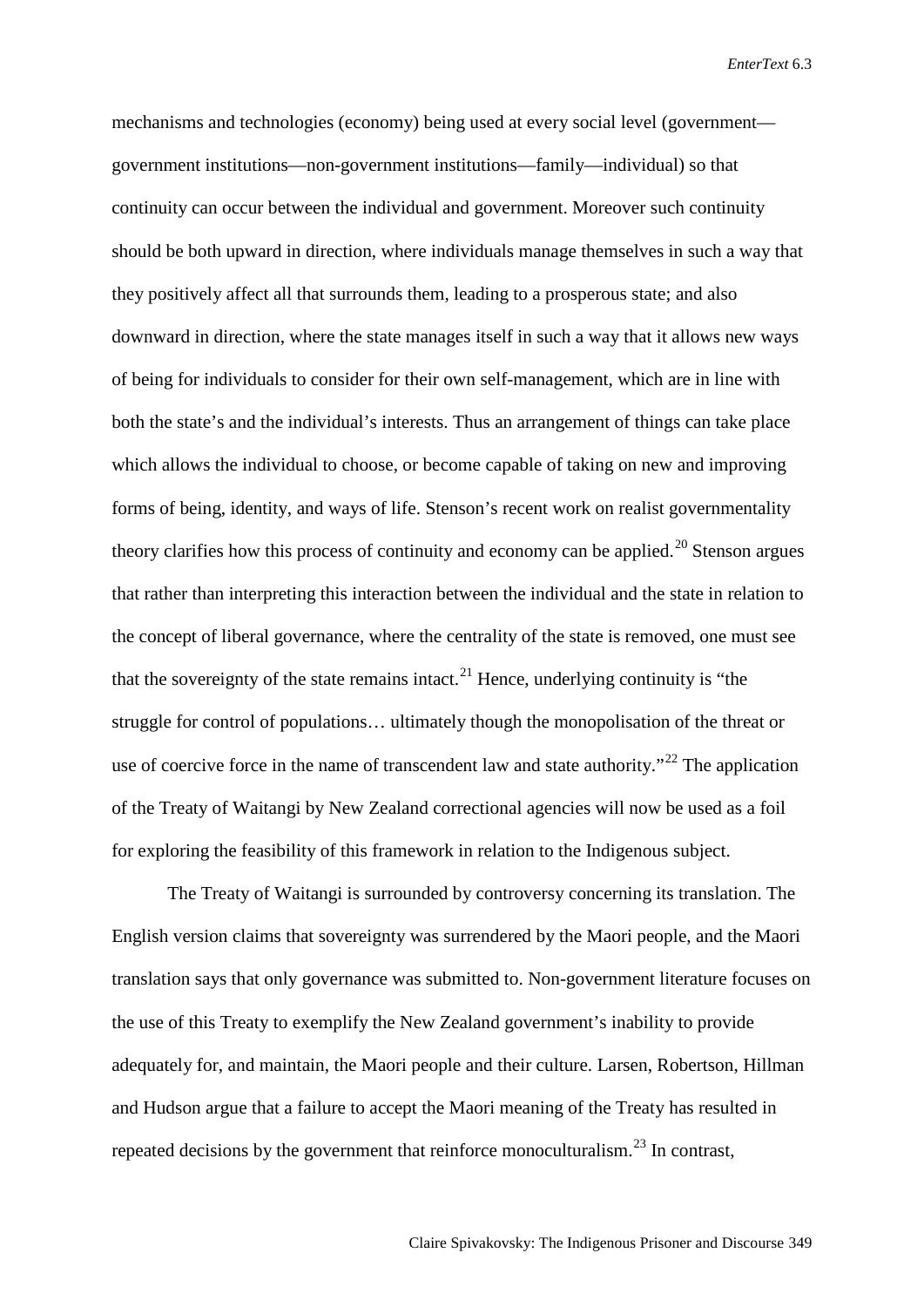government literature contends that although sovereignty has not been released, it has become a priority of the New Zealand government to acknowledge that the Maori people should be entitled to uphold their culture, that the government should make all attempts to maintain this culture, and should in no way diminish it through assimilation.<sup>[24](#page-20-21)</sup> The correctional sphere acts as one of the avenues through which the New Zealand government has attempted to implement this understanding of the Treaty.

What is interesting about the Treaty of Waitangi is how this almost two-centuries-old document can be recruited into the contemporary rationalities and strategies of governance. Such recruitment would suggest a secondary purpose to the Treaty, something beyond its significance as the first form of agreement between the Maori people and the State, and its negotiation of sovereignty. In Foucauldian terms, the recruitment of the Treaty can be understood as another way through which the Maori are being drawn up into the process of better self-governance. The Treaty provides and facilitates the conditions in which they may maintain their own culture, and therefore retain their "own way" of being. The Treaty becomes a tactic of governmental power because it facilitates self-improvement, health, welfare, and so on. Thus, in this example, the combination of economy and continuity can be seen through the use of the Treaty by correctional agencies when facilitating the conditions for Indigenous offenders.

However, this example also shows that there is a problem with the "economy" and "continuity" combination process. The conceptualisation of "economy," the correct management of individuals for prosperous outcomes, is clearly more applicable to the process of downward continuity than it is for upward continuity. The New Zealand example demonstrates how the Treaty of Waitangi—and the concepts of self-government and improvement embodied within it—has been used in the science of ruling the state in order to facilitate the conditions at various levels of contact (correctional agency) for individuals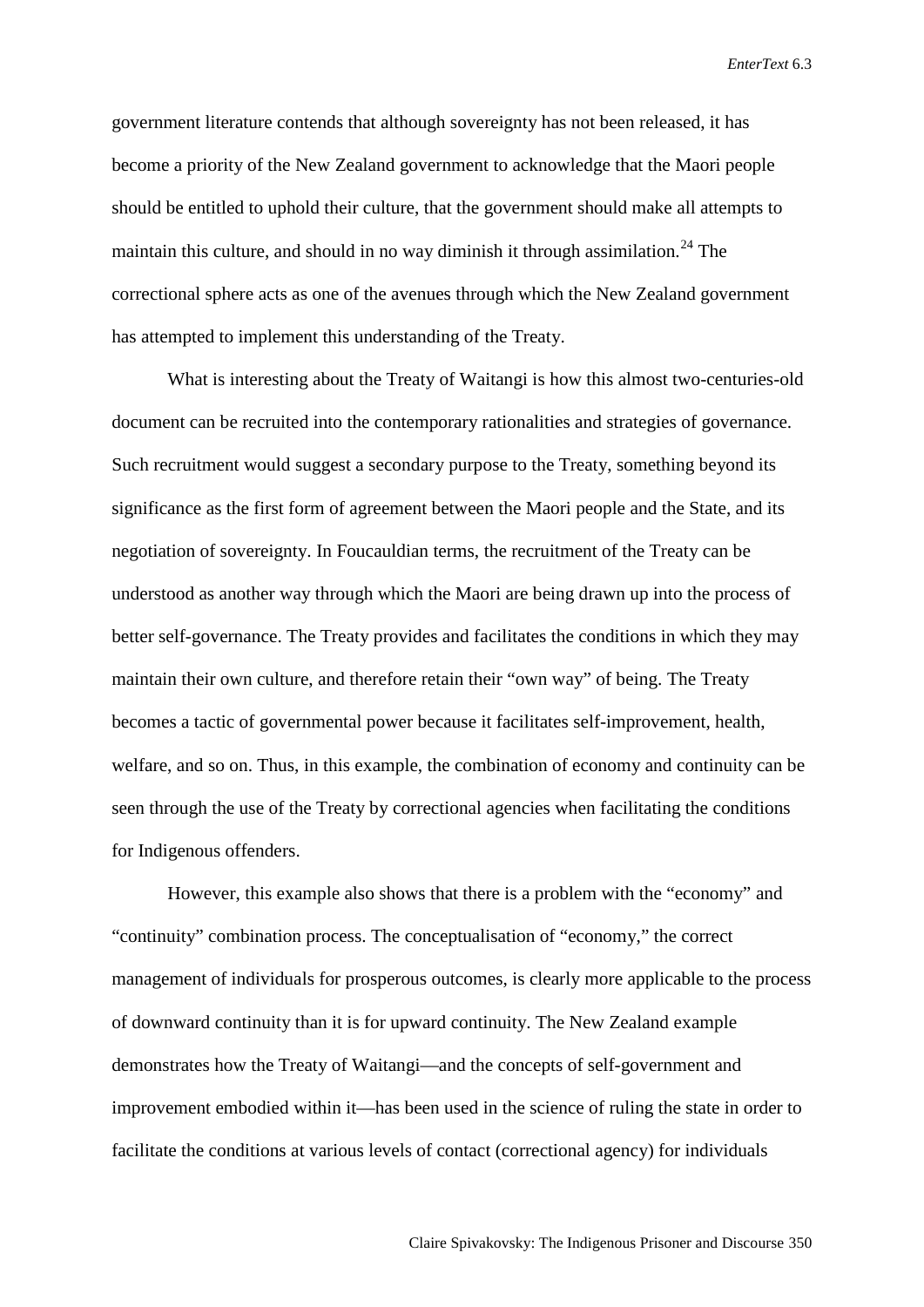(Indigenous offenders) to take on new ways of being. However, there is insufficient indication of the role of the subject within this process. The space determined by the individual through upward continuity, or the translation of the art of self-government to the science of ruling the state, remains unexplained.

Ethics and care-of-the-self provide some indications of the subject's role in the shaping of governance. Foucault contends that to be an ethical subject one must attend to or care for oneself in such a way that it becomes a form of living.<sup>[25](#page-20-22)</sup> Through this act of attendance, the ethical subject establishes him- or herself within the correct position in society, and in doing so allows for the rest of the society in which s/he resides (family, community and so on) to function as they should. However, this development is still limited by the original problem of clarification. Although Foucault's writing couches the concepts of ethics and care-of-the-self within the terms of upward continuity, indicating that these concepts are extensions and clarifications of the upward process, even within these developments the combination process remains unclear. It would appear that Foucault presents the role of the subject as allowing oneself to be shaped by downward continuity: that subjects' only impact is in whether they choose to take up their "correct" position in society, or cause ripples in the downward flow. This article contends that this is a failing of Foucault's work. By limiting the upward continuity of the subject to take place only at the end of the downward process, Foucault falls short of showing how the individual subject, through the "art-of-self-governance," can change the "science-of-ruling-the-state." It is clearly inappropriate (and colonial) to explore the space of the Indigenous subject within this limited framework of governmentality, ethics and care-of-the-self. Instead, what is required is an examination of how the Indigenous subject can help reconceptualise this Western framework, and clarify the process of upward continuity.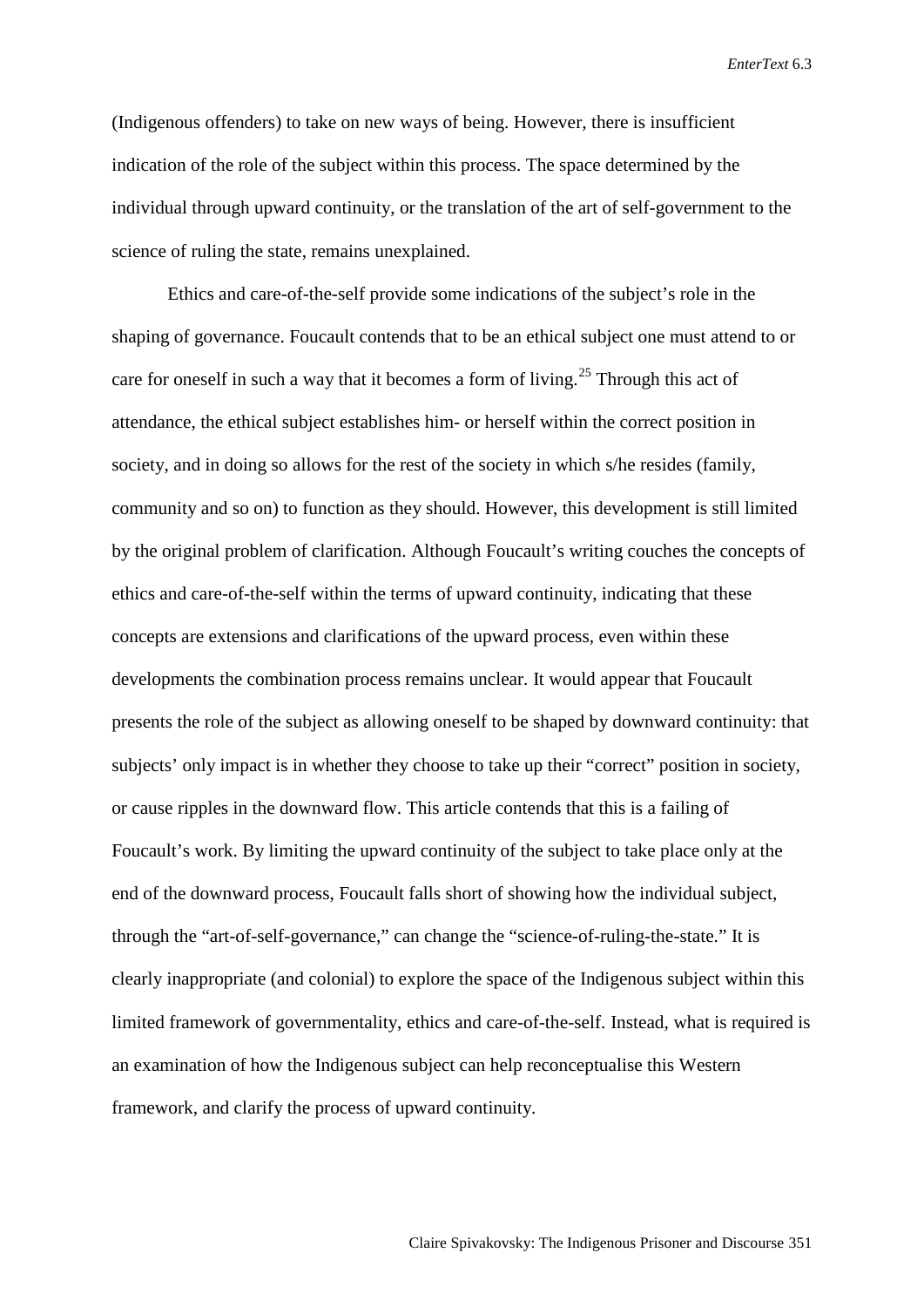Recent work by O'Malley has begun to problematise the upward continuity process in relation to Indigenous people.<sup>[26](#page-20-23)</sup> O'Malley makes a pertinent point when he notes that although Foucault's theories of power relationships stress that power is never exercised by one on another, but rather is an interaction within which resistance is a key player, this understanding does not appear to have been wholly incorporated into his theory of governmentality. O'Malley contends that, instead, "resistance" has been replaced by "failure" (of programme, or approach), and by such "failure" it loses its strength in the relationship, as it simply becomes a part of a programme. Thus while "failure" of an individual to incorporate programmes and approaches into their own art of self-government does become the impetus for rethinking and reconstructing programmes, the individual loses his/her ability to provide continuing input into the broader relationship. The individual is no longer considered a constant source of "resistance" within this space, only an end which will either succeed or fail. It is due to this diminished relationship that O'Malley further contends that this understanding of "failure" is inappropriate for the Indigenous population. O'Malley posits that Indigenous populations have a key influence on the science of ruling the state, as all interactions with these populations in recent years have forced acknowledgement of the need to work alongside their cultural framework.

However, whilst O'Malley's work demonstrates the problems of applying Foucault's theory to the Indigenous population, he works too abstractly with these concepts, and fails to provide a clear explanation of how to reconfigure Foucault's framework of upward continuity to take into account these new concepts of "failure" (waiting for application to occur before reacting) and "resistance" (active participation at all times). O'Malley's work helps to clarify the problem of the framework, but not the solution.

It is proposed that the solution resides in the recognition that the term "upward continuity," when conceptualised as the inverse of "downward continuity," is inappropriate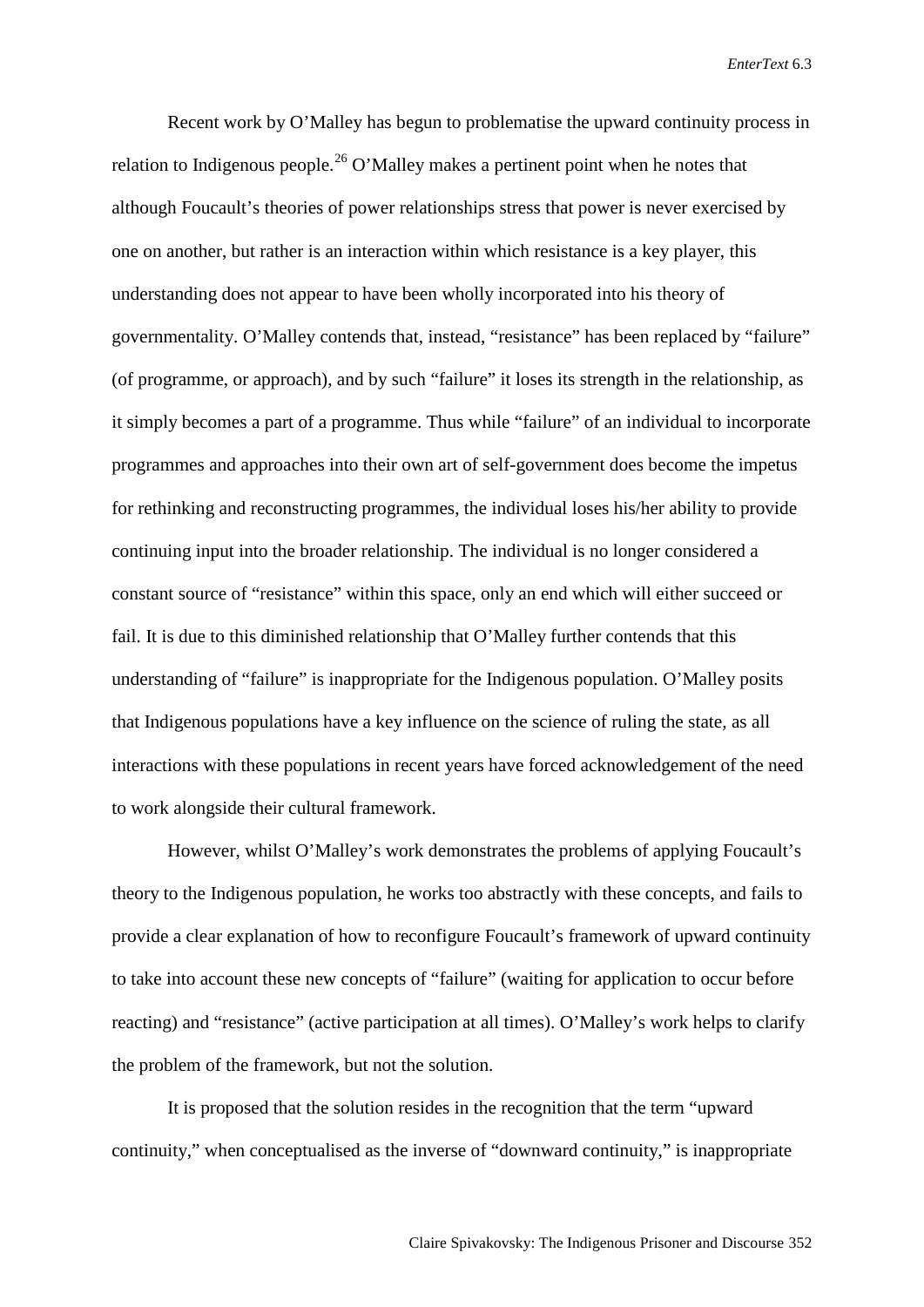for describing the process by which the Indigenous subject shapes the form of governance. Whilst downward continuity can be visualised as working through a funnel form, as the science of ruling the state pours itself through spaces and works its way down in a circular directed fashion of facilitating conditions and arranging things, this direction is inconceivable in reverse. It is unfathomable to contend that a single individual's influence (regardless of race or culture) can work its way back up in a directed flow and affect each space until the science of ruling the state is changed. Instead the impact of the Indigenous subject on this framework means that rather than understanding upward continuity as a *process* of directed upward flow or movement, it is more appropriate to understand it as the relationship of *response* with the individual at each of these sites for facilitation. Rather than seeing individuals as waiting to spur the entire downward process into reverse, it is more appropriate to see them continuously and systematically responding at each intersection of the downward process, choosing to become capable of taking on improved ways of self-governance at each point. The Indigenous subject forces upward continuity to be reconceptualised as a continuity of response, and not a continuity of directed upward flow. Thus an element can be added to the theoretical space of the Indigenous subject. The subject can influence, impact on, and indeed force Western theoretical frameworks to be reconceptualised. It is now important to examine if the general space of the Indigenous subject is reflective of the space which exists for the Indigenous offender.

## **From theory to practice: The Australian and New Zealand Indigenous offender**

Upon first examination, the Australian correctional literature appears to demonstrate how "resistance" works in the context of governmentality. There is an apparent admission of the way that governmentality has worked through downward continuity in the past - how facilitation for the conditions of life have been determined *for* the Indigenous population,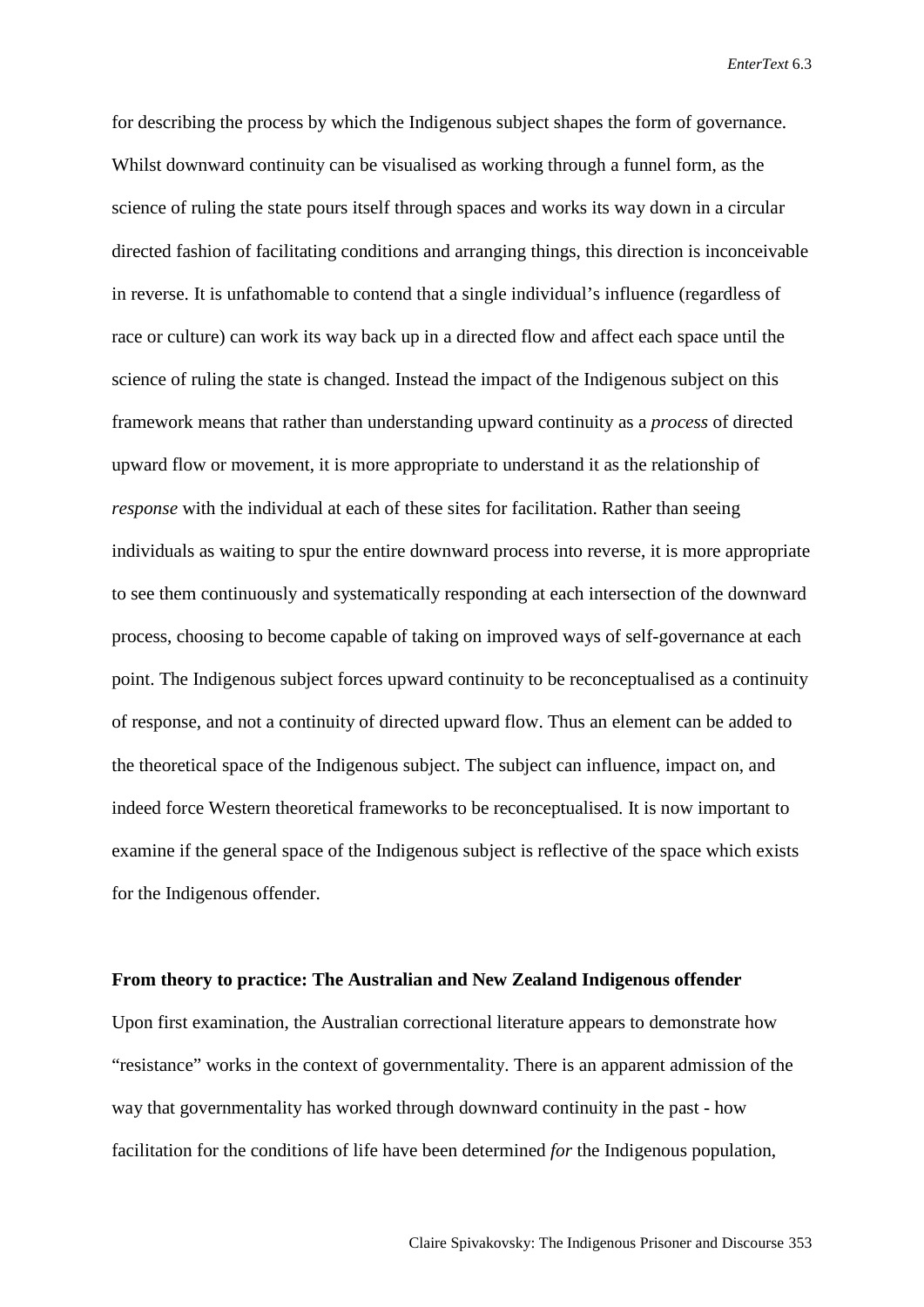rather than *with* them. Thus the Victorian Aboriginal Justice Agreement acknowledges correctional agencies' institutional racism, commenting on the problem of reinforcing societies' norms which are determined by the non-Indigenous community.<sup>[27](#page-20-24)</sup> Similarly, the New South Wales Aboriginal Strategic Justice Agreement acknowledges responsibility for addressing the underlying causes of crime in Aboriginal communities.<sup>[28](#page-20-25)</sup> It is confidently acknowledged by these agencies that although this was the original approach taken, a change is now required, as the Aboriginal people possess the ability to determine and solve their own problems.<sup>[29](#page-20-26)</sup> Thus, "resistance" is reinstated in the Australian context, such that through acknowledgement of the ability of the Aboriginal people to solve their own problems, upward continuity can be established in their response to programme development at every stage. Indeed, even if problems have no short term "solution" as such, the ability to "address" those problems from an Indigenous approach is significant. The process of "solving their own problems" establishes the role of Indigenous people in the power relationship and accordingly, governance must be shaped in such a way that it allows for issues to be addressed from an Indigenous approach.

However, whilst such acknowledgements might, on the surface, present a somewhat smooth way through which upward continuity can take place, some recent correctional literature has identified issues which complicate this process. Specifically, what has begun to be expressed in the literature is the common finding that many Aboriginal people suffer from low-self esteem, which along with other factors, is a result of a disconnection from their own identity and culture.<sup>[30](#page-20-27)</sup> Moreover, some Aboriginal people feel that they do not know their identity and culture, especially those who form part of the stolen generation. Both Clark and Hollingsworth express the complexity of Aboriginal identity, and how in many cases it has come to the point where it is no longer clearly linked to culture.<sup>[31](#page-20-28)</sup> Therefore, it becomes pertinent to question how these correctional agencies are able to provide culturally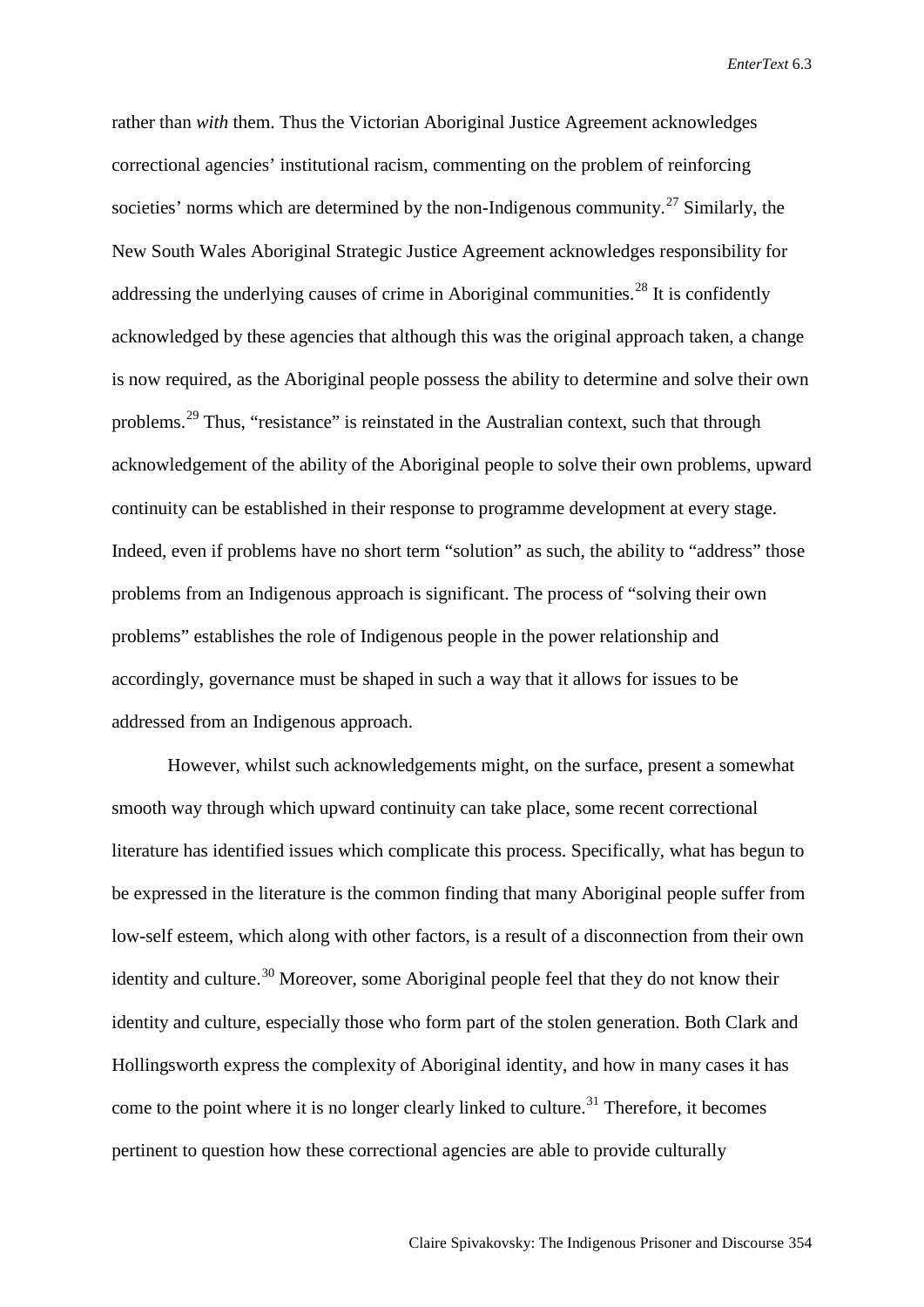appropriate programmes for Aboriginal people, when the connection between identity and culture has not been defined by the Aboriginal people themselves. In the light of this question, it is necessary to refrain from viewing the relationships of "resistance" and "failure" as totalities. Thus while "resistance" appears to have been portrayed through acknowledgement of Aboriginal self-determination, and through the development of culturally appropriate programmes designed to address issues of Aboriginal identity and culture, elements of "failure" also exist. Through the choice of correctional agencies to pursue programmes whose conceptual framework is questionable, the relationship also demonstrates the idea that change to such programmes is only likely to occur once they succeed or fail. Hence it is proposed that Australia demonstrates the spectrum of "resistance" and "failure," predominantly portraying "resistance," but at times expressing elements of "failure."

In addition to exemplifying the development of the Indigenous prisoner, the Australian case reinforces the necessity to view the space of the subject outside the boundaries of colonialism. A colonial approach would not account for the necessity to work *with* Indigenous culture, only against it. Even when elements of "failure" exist, and the Indigenous prisoner is viewed as an end with the potential to succeed or fail, the approach is reflexive and immersed in Indigenous culture, rather than based on Western understandings alone. However, it would be inappropriate to suggest that the Australian example provides all that is needed to explore the space of the Indigenous offender in Foucauldian thought. It is vital that in this development new boundaries are not marked through the singularity of the term "Indigenous." One population's approach should not be viewed as a sufficient demonstration of the different approaches which could be taken by the myriad populations that exist. This paper is intended as a beginning to the very long process of reconceptualising the Indigenous subject, and as such can not undertake the necessary examination of how each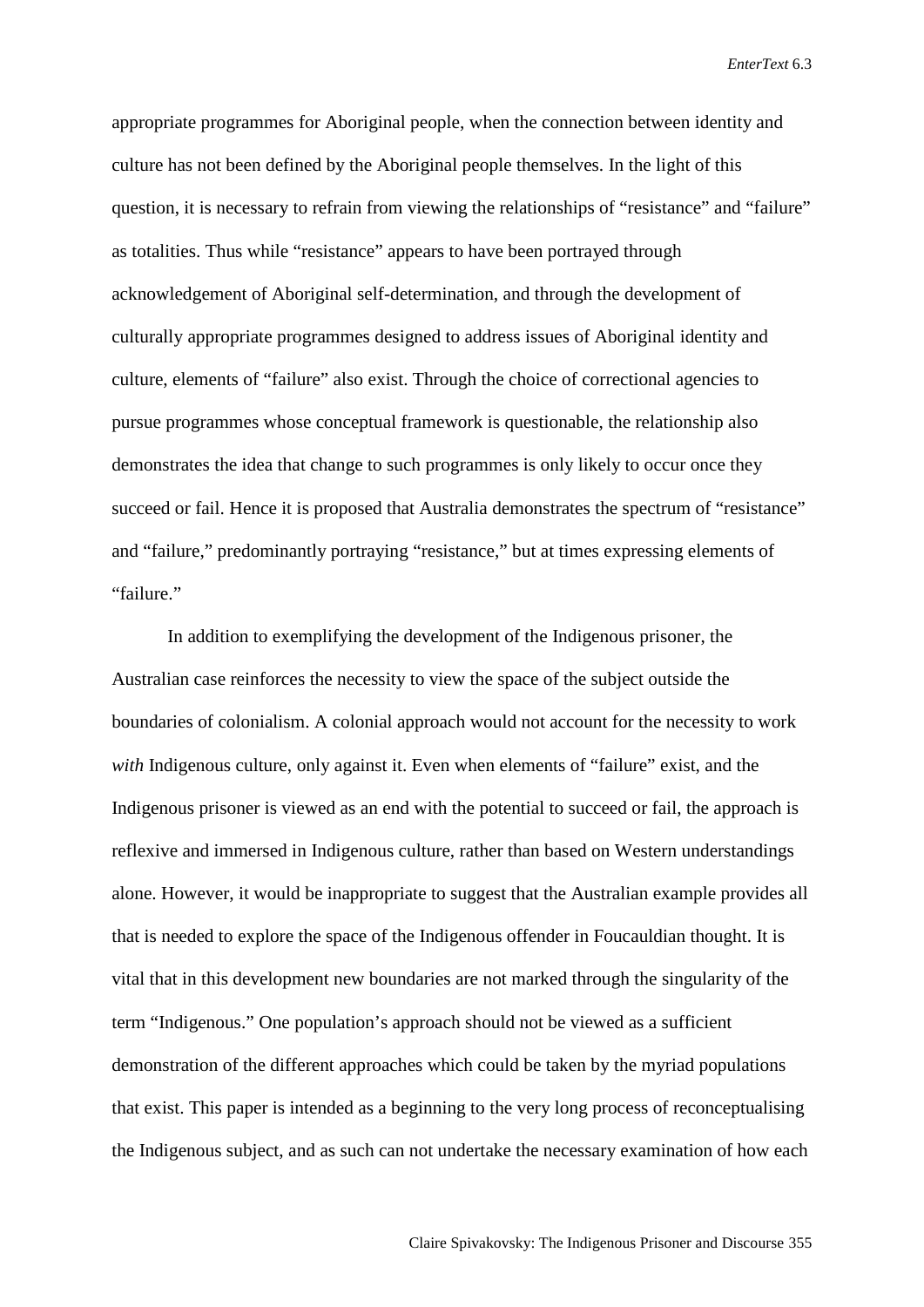unique Indigenous population changes this Western framework, and practice. However, by additionally exploring New Zealand's Indigenous offender population, this section seeks to emphasise the necessity to break from the singularity of the Indigenous term and expose further developments in this space.

New Zealand offers perhaps the clearest example of how governmentality involves an aspect of Indigenous "resistance," and how such "resistance" can in fact be better understood as Indigenous downward continuity. Like Australia, New Zealand also facilitates this process through acknowledgement of how downward continuity has existed in the past, completely separate from the individual's concept of governance.<sup>[32](#page-20-29)</sup> However, New Zealand's approach differentiates itself from Australia's, as New Zealand chooses to go beyond simple acknowledgements of diversity and ability, and extends itself to accept Maori culture as "equal."[33](#page-20-30) Hence McFarland-Nathan stresses that in the New Zealand Department of Corrections' use of the term culture, they refer to "the shared system of beliefs, social organization and ritual that are the basis of the various populations and groups making up human society."<sup>[34](#page-20-31)</sup> Culture is something that is shared by all groups in society and is experienced in innumerable ways. What is important about this extension is that, rather than merely making an allowance for the Indigenous population to "solve their own problems," this approach creates balance. The New Zealand approach presents itself as one which provides for the concept of governance to be determined simultaneously from the "science of ruling the state," and from the individual "art of self-governance." Indeed it is contended that in the case of New Zealand, it is appropriate to see two simultaneously existing instances of downward continuity, one instigated by the Indigenous population, and one by the non-Indigenous, which work alongside and in constant response to one another.

What can be taken from these examples of governmentality is that the Indigenous prisoner enjoys a mutuality of impact which could not be accounted for in the space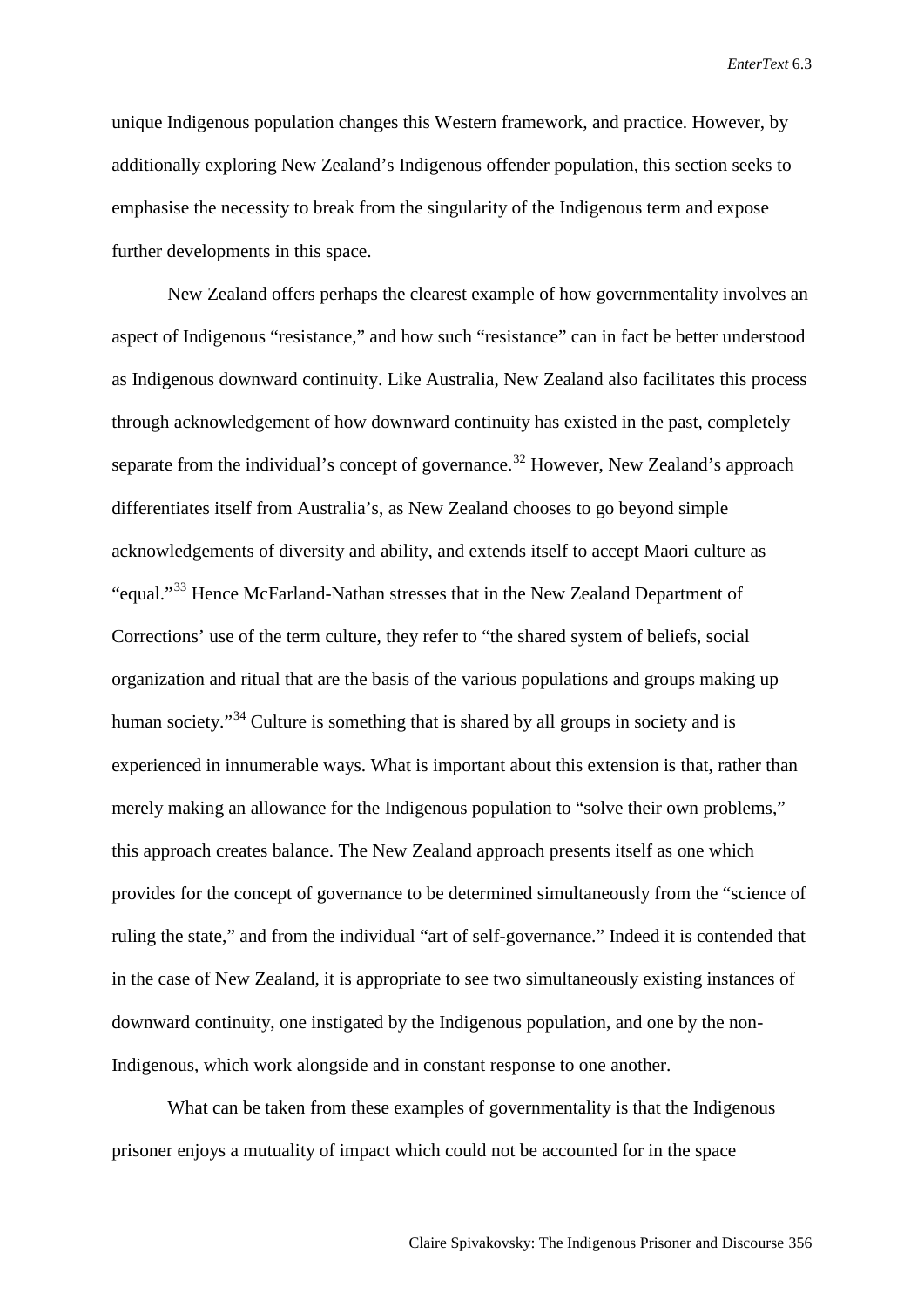established by the binary of coloniser/colonised. By choosing to resist, or allow the ways of being that are being presented by correctional agencies, the Indigenous offender impacts on the practice of the Western institution. Through their responses at each intersection, Indigenous offenders also present the correctional agencies with more appropriate ways of being (practice). Therefore, by exploring the space of the Indigenous prisoner outside colonial boundaries, significant theoretical developments can be derived in relation to both the space of the Indigenous subject and the Foucauldian framework.

However, whilst this section has succeeded in identifying the space that can exist for the Indigenous offender in Foucauldian theory, it cannot truly account for how, or if, this space is actually approached. Accordingly, the final section will attempt to address this issue by exploring the concept of agency and the role of discourse, and what this implies for the interaction of the subject with theoretical space.

## **Open negotiation: Space, discourse and agency**

Recent work by Ashcroft on the effect of discourse—defined as "a way of speaking about experience"<sup>[35](#page-20-32)</sup>—provides a useful foil for better understanding the interaction between the Indigenous subject and theoretical space. Ashcroft provides two propositions which question the totalising effect of discourse on the space of the subject of which it speaks. First, he argues that the belief that there is a dominant discourse, or universally prevailing world-view at a particular time and place, is flawed. Rather, at any given time, there are multiple contesting discourses which exist.<sup>[36](#page-20-33)</sup> This idea can be evidenced by the exploration undertaken, whereby this paper has already shown that although postcolonial and settlercolonial theories may provide the most commonly used, or dominant, discourse about the Indigenous subject, a contesting discourse of the Indigenous prisoner can simultaneously be found in Foucauldian frameworks. Second, Ashcroft contends that as a result of these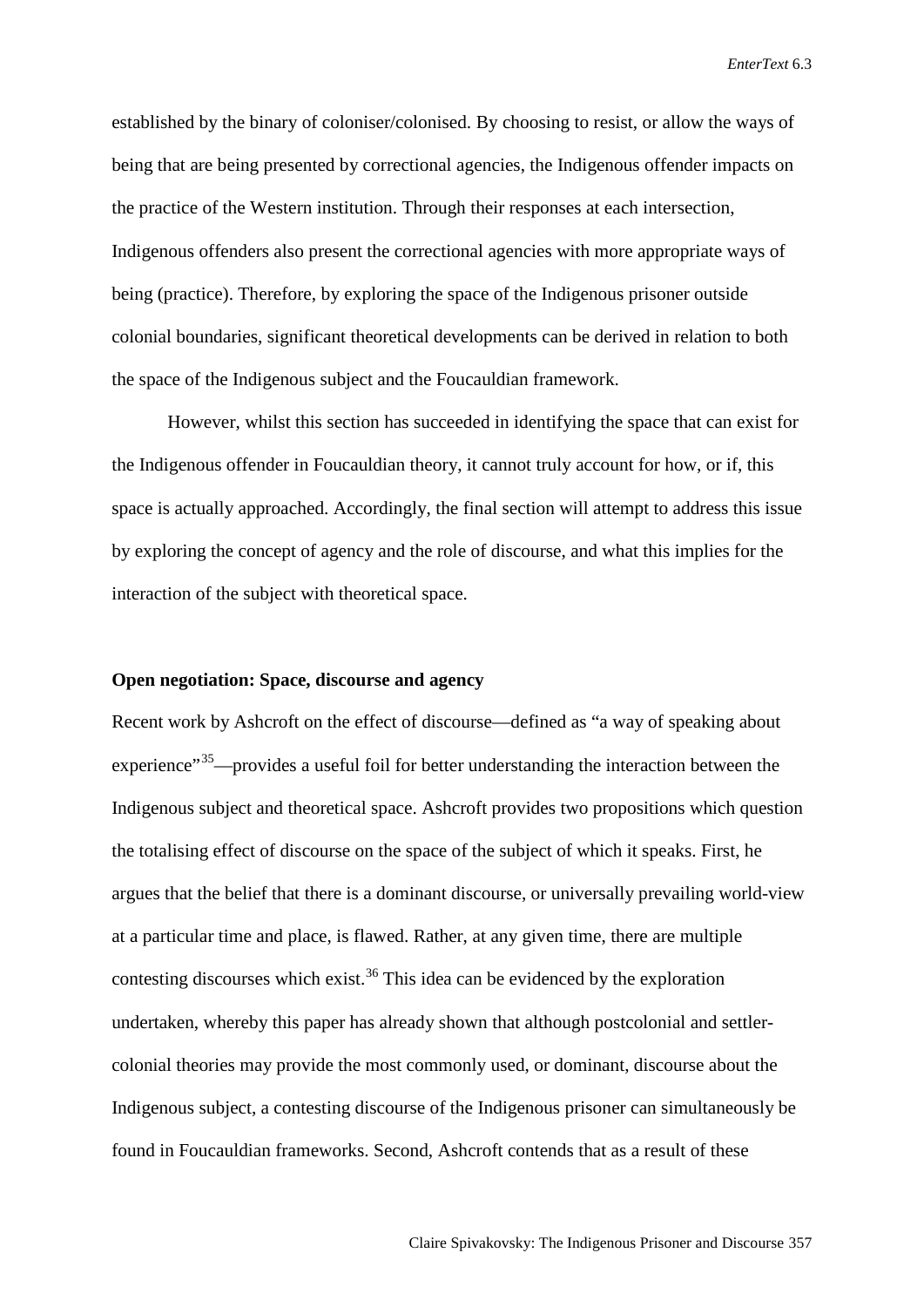contesting discourses existing alongside and in reference to one another, "hairline fractures open up<sup> $37$ </sup> at the boundaries of each, rendering them negotiable. Thus the existence of a Foucauldian framework capable of conceptualising the space of an Indigenous prisoner causes fractures in the boundaries of postcolonial discourse, as it renders these boundaries provisional to explorations of colonial relations. What then are the implications for the Indigenous offender, if the dominant ways of speaking about their experience and space can be shown in a different light as fractured or provisional at best?

By drawing further on Ashcroft's work, the implications of contesting discourses on the space of the Indigenous offender can be clarified. Ashcroft proposes that through their coexistence, contesting discourses allow the individual to engage with the process of establishing the ways of speaking about experience. Rather than simply having their experience inscribed for them by a single discourse, the individual can choose to reflect upon the different ways of speaking offered by several contesting discourses, and decide whether, and in what way, they will accept, resist or reshape them. Accordingly, while postcolonial and settler-colonial theories offer the Indigenous prisoner space through the writing of experience in relation to colonisation and the Foucauldian framework offers space in relation to complex power relations and interactions, how this space is approached is determined by the agency of the individual. The theoretical space of the Indigenous prisoner is one of constant negotiation within, against, and between the boundaries of theories and discourse.

## **Conclusion**

Using the optic of the changing face of correctional agencies, this paper has explored the theoretical space that exists for the Indigenous prisoner. The boundaries set by the prominence of postcolonial, and to a lesser extent settler-colonial theory, in Western research were examined. It was found that by fixing the Indigenous subject as oppositional to either a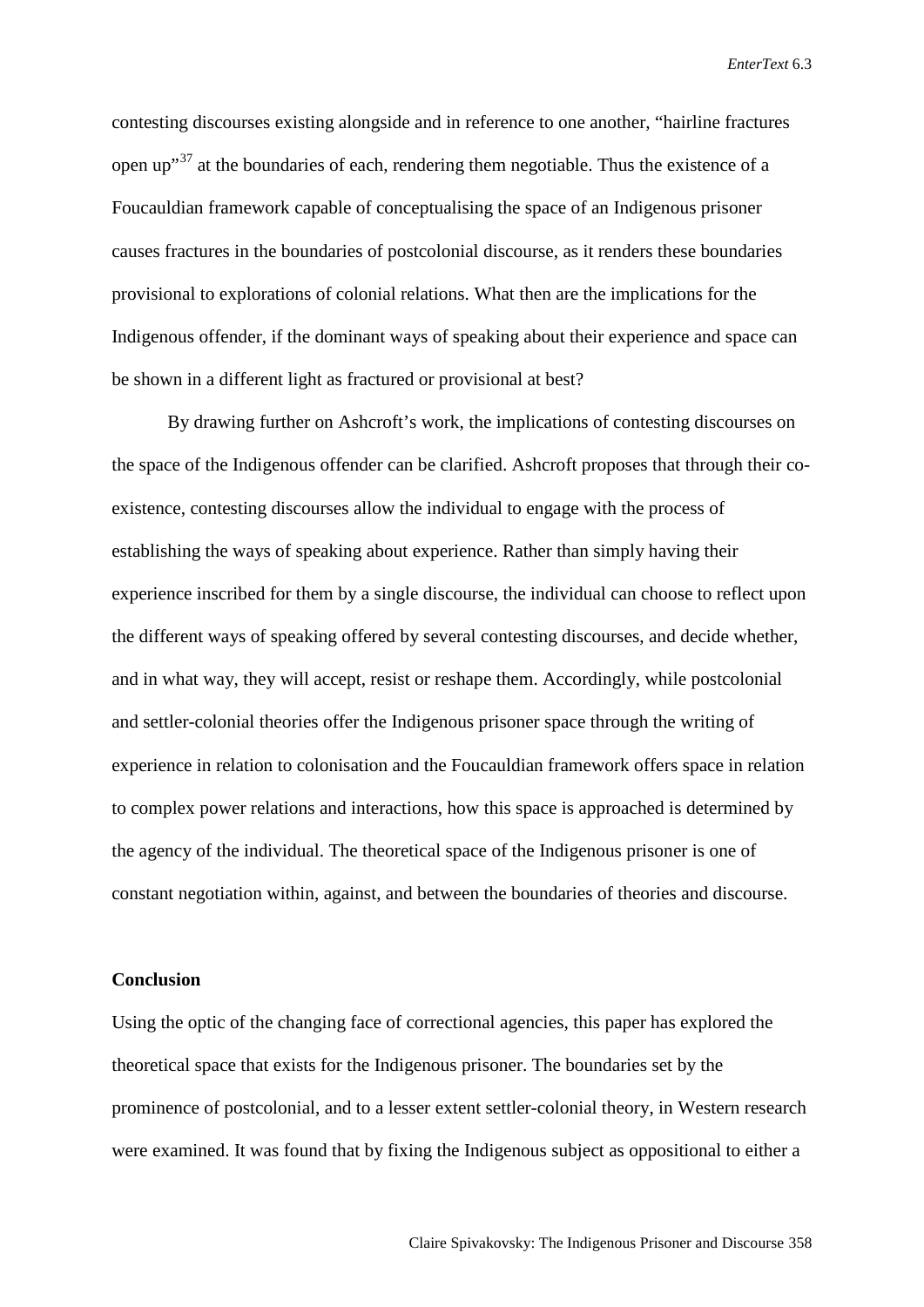colonial past or present, these theories leave no space for the subject to develop beyond the binary of coloniser/colonised. Consequently, the frameworks have made the space of the Indigenous subject "colonial bound" and thus limit the space of the Indigenous prisoner as oppositional to a colonial correctional system. Whilst these theories should not be replaced, the colonial relations' boundary needs to be lifted, and new developments are necessary.

Addressing this call, the Foucauldian framework of governmentality, ethics and careof-the-self was put forward as a possible tool for expanding the space of the Indigenous prisoner. In applying this tool, several small advancements were made. Left unquestioned, the Foucauldian framework failed to demonstrate how the individual could shape governance. However, the unique quality of the Indigenous subject, reflected in the need of governments to work with and within their cultural frameworks at all times, demonstrated that this failing was one of conceptualisation. The Indigenous subject was shown to influence and impact upon Western theoretical frameworks through the need to reconceptualise the concepts of "upward continuity," "resistance" and "failure." It is necessary to interpret upward continuity not as a continuity of directed upward flow or movement, but a continuity of response where the individual is involved at each of the sites for facilitation. Subsequently, when this theoretical development was explored through the examples of Australian and New Zealand Indigenous offenders and the correctional system, further expansion was found to occur. The space which exists for the Indigenous prisoner in Foucauldian thought is one of mutual impact.

Finally, reflecting on the recent work of Ashcroft, this paper determined that whilst it is possible to explore the space that can exist for the Indigenous prisoner, how this space is approached remains within the control of the individual. Through negotiating their own way of speaking about experience within, against, and between the boundaries of existing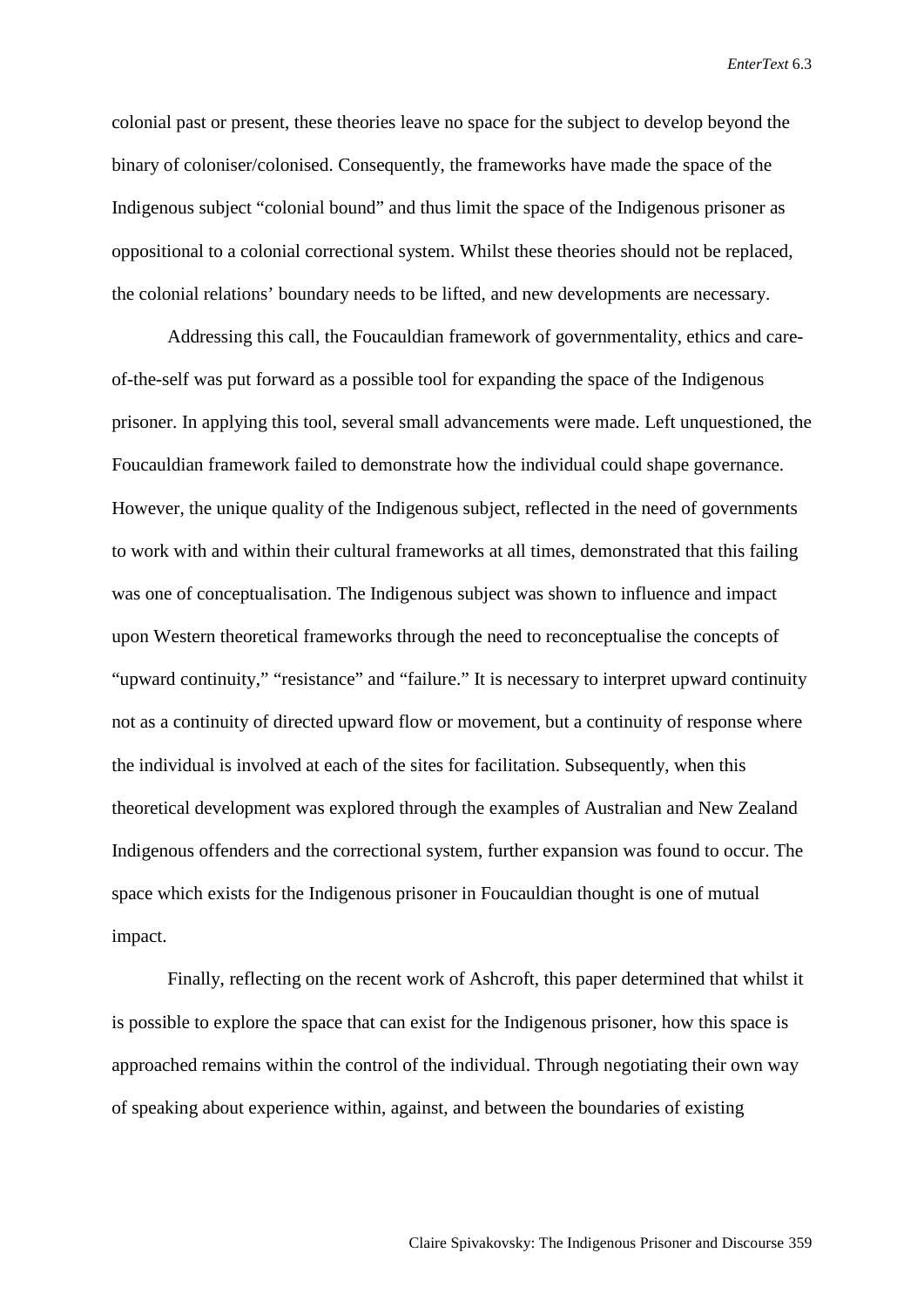discourse, individual Indigenous prisoners determine their own space in theory. The space of

Indigenous offenders is, largely, that of their own making.

**Notes**

<span id="page-19-1"></span>1974), 22-54. <sup>2</sup> Paul Gendreau, "Offender Rehabilitation: What We Know and What Needs to be Done" (*Criminal Justice and Behavior* 23.1, 1996), 144-161; Tony Ward, "The Management of Risk and Design of Good Lives" (*Australian Psychologist* 37.3, 2002), 172-179; Tony Ward and Mark Brown, "The Risk-Need Model of Offender Rehabilitation: A Critical Analysis" in Tony Ward, D. Richard Laws and Stephen Hudson, eds., *Sexual Deviance: Issues and Controversies* (Thousand Oaks, CA: Sage, 2003), 338-353; Tony Ward and Claire Stuart, "Criminogenic Needs and Human Needs: A Theoretical Model" (*Psychology, Crime and Law* 9.2, 2003), 125- 143.

<sup>3</sup> Department of Justice and Department of Human Services, *Victorian Aboriginal Justice Agreement*  (Melbourne: Victorian Department of Justice, 2004).

<sup>4</sup> Patrick Wolfe, "On Being Woken Up: The Dreamtime in Anthropology and in Australian Settler Culture" (*Comparative Studies in Society and History* 33.2, 1991), 197-224; "Nation and Miscegenation: Discursive Continuity in the Post-Mabo Era" (*Social Analysis* 36, 1994), 93-152; "History and Imperialism: A Century of Theory, from Marx to Postcolonialism" (*The American Historical Review* 102.2, 1997), 388-420; *Settler Colonialism and the Transformation of Anthropology: The Politics and Poetics of an Ethnographic Event*  (London: Cassell, 1999); "Race and Racialisation: Some Thoughts" (*Postcolonial Studies* 5.1, 1999), 51-62.<br><sup>5</sup> Wolfe (1999), 2.<br><sup>6</sup> Wolfe (1999), 3, original emphasis.<br><sup>7</sup> Patrick Williams and Laura Chrisman, "Colonial D

Williams and Chrisman, eds., *Colonial Discourse and Post-Colonial Theory: A Reader* (New York: Harvester Wheatsheaf, 1993), 3.

<sup>8</sup> Udo Krautwurst, "What is Settler Colonialism? An Anthropological Meditation on Frantz Fanon's 'Concerning Violence'" (*History and Anthropology* 14.1, 2003), 55-72; Francesca Merlan, "Reply to Patrick Wolfe" (*Social Analysis* 40, 1997), 10-19; Elizabeth Povinelli, "Reading Ruptures, Rupturing Readings: Mabo and the Cultural Politics of Activism" (*Social Analysis* 41.2, 1997), 20-28; Jeffery Sissons, "Elimination or Exclusion? Strategic Discontinuity in the Post-Mabo Era" (*Social Analysis* 41.2, 2003), 29-33.<br><sup>9</sup> Merlan.<br><sup>10</sup> Ibid.. 10.

<sup>11</sup> Robert Young, "Foucault on Race and Colonialism" (*New Foundations* 25, 1995), 57.<br><sup>12</sup> Ibid.<br><sup>13</sup> Michel Foucault, "Two Lectures" in Colin Gordon, ed., *Power/Knowledge: Selected Interviews and Other* 

Writings 1972-1977 (New York: Pantheon, 1980), 78-108.<br><sup>14</sup> Michel Foucault, *Discipline and Punish: The Birth of the Prison* (London: Penguin Books, 1991a).<br><sup>15</sup> Ibid., 30.<br><sup>16</sup> Michel Foucault, "Governmentality" in Graha

<sup>17</sup> Ibid., 92.<br><sup>18</sup> Graham Burchell, "Liberal Government and Techniques of the Self" in Andrew Barry, Thomas Osborne and Nikolas Rose, eds., *Foucault and Political Reason: Liberalism, Neo-liberalism and Rationalities of Government* (Chicago: University of Chicago Press, 1996).

<sup>20</sup> Kevin Stenson, "Sovereignty, Biopolitics and the Local Government of Crime in Britain" (*Theoretical Criminology* 9.3, 2005), 265-287.<br><sup>21</sup> Ibid.

*Criminology* 9.3, 2005), 265-287. <sup>21</sup> Ibid. <sup>22</sup> Ibid., 272. <sup>23</sup> Jillian Larsen, Paul Robertson, David Hillman and Stephen Hudson, "Te Piriti: A Bicultural Model for Treating Child Molesters in Aotearoa New Zealand" in William Lamont Marshall, Yolanda M. Fernandez, Stephen M. Hudson and Tony Ward, eds., *Sourcebook of Treatment Programs for Sexual Offenders* (New York: Plenum Press, 1998).

<span id="page-19-0"></span> <sup>1</sup> Robert Martinson, "What Works? Questions and Answers about Prison Reform" (*The Public Interest* 35,